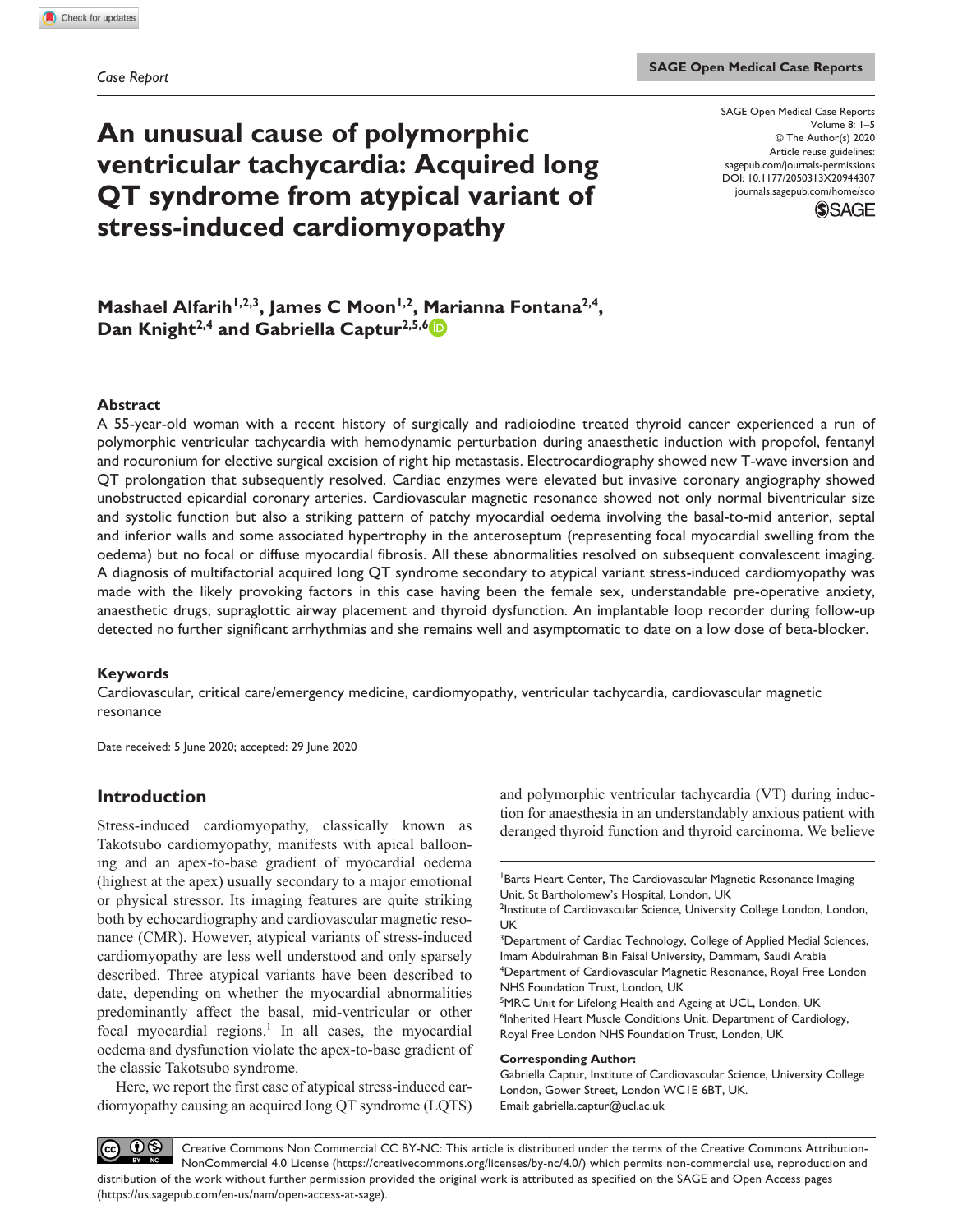our case is special because it illustrates, using state-of-the art CMR images, how exposure to a combination of seemingly minor 'stressors' in a susceptible individual – general anaesthesia and supraglottic airway placement in a middle-aged female with thyroid dysfunction – provided the perfect storm for myocardial injury and malignant ventricular arrhythmia.

## **Case presentation**

A 55-year-old woman with previous total thyroidectomy, selected neck dissection and radioiodine ablation for follicular variant papillary thyroid cancer discovered just 7months previously, sustained a broad complex tachycardia consistent with VT during anaesthesia induction for elective surgical resection of right acetabular solitary metastasis and cemented total hip replacement. Sedation and general anaesthesia had just been achieved with standard doses of fentanyl, propofol and rocuronium and an I-gel supraglottic device was securing her airway at the time of onset of the VT. The polymorphic VT was observed on monitor (no printouts available) and it caused hemodynamic instability till it was terminated with an intravenous dose of metoprolol. Surgery was abandoned and the patient resuscitated with fluids after which she was transferred to our hospital where she was admitted to our cardiac high-dependency unit with some clinical signs of pulmonary oedema that responded to furosemide. Electrolytes and albumin levels were in normal range (sodium 138mmol/L, potassium 4.0mmol/L, unadjusted calcium 2.26mmol/L, magnesium 0.8mmol/L and albumin  $40 g/L$ ) and D-dimer was negative. She was a nonsmoker, with no history of alcohol excess, syncope or family history of cardiomyopathy/sudden death. High-sensitivity Troponin-T reached a maximum of 580 ng/L, serum-free thyroxine (free T4 and fT4) was normal at 19.1 pmol and thyroid stimulating hormone (TSH) purposely suppressed to 0.16munit/L by a 125mcg regular oral dose of levothyroxine on account of the thyroid cancer. Aspirin, clopidogrel, bisoprolol and ramipril were commenced. Invasive coronary angiography showed unobstructed coronaries. Electrocardiography (ECG) immediately after resolution of the VT (Figure 1(a)) showed T-wave inversion in I, aVL and V1; QRS fragmentation in V3; early repolarization in II, III, aVF, and V3V6; and prolonged corrected QT interval (QTc, 532ms), while her pre-operative ECG was essentially normal (not shown). Admission echocardiography showed subtle hypokinesis in the mid-inferoseptum/inferior wall but no apical ballooning to suggest Takotsubo. CMR 2days later (Figure 2) showed normal biventricular size, good left ventricular (LV) systolic function (ejection fraction 68%), mildly increased LV anteroseptal thickness but normal mass and patchy elevation of native myocardial T1 and T2 times in the basal-to-mid anterior/septal/inferior walls (suggesting oedema) but without late gadolinium enhancement. The earlier hypokinesis observed by echocardiography had by this time resolved. Ward telemetry recorded no arrhythmias and the ECG had normalized prior to discharge (QTc 434ms)



**Figure 1.** (a) 12-lead ECG immediately after the VT event showing T-wave inversion in I, aVL and V1; QRS fragmentation in V3; early repolarization inferolaterally; and prolonged QTc of 532ms. (b) Repeat ECG pre-discharge showing persistent T-wave inversion but normal ST segments and normal QT interval of 434ms.

except for persistent T-wave inversion (Figure 1(b)). She was discharged on bisoprolol and ramipril and implanted with a loop recorder that has detected no arrhythmias to date. CMR 3months later (Figure 2) showed normalization of all myocardial T1 and T2 times, normal anteroseptal wall thickness and a reduction in LV mass (from 100 to 87 g). Following the abandoned surgery for hip metastasis, her case was discussed at the thyroid multi-disciplinary team meeting and consensus was to treat with 5.5GBq radioiodine ablation rather than reattempt surgery or localized stereotactic radiotherapy.

## **Discussion**

Stress-induced cardiomyopathy syndromes, whether typical or atypical, all share features of transient regional LV systolic dysfunction mimicking a myocardial infarction in the absence of obstructive epicardial coronary artery disease. The majority of reported cases of stress-induced cardiomyopathy typically follow the classic Takotsubo pattern of LV apical myocardial oedema (high native myocardial T1 and T2) and ballooning of the apical segments with preserved contractility and native myocardial relaxometry in the more basal segments. However, atypical variants are increasingly being recognized, also thanks to the advanced imaging insights provided by CMR. The 'reverse' or 'inverted' Takotsubo syndrome<sup>1,2</sup> is one of the atypical variants in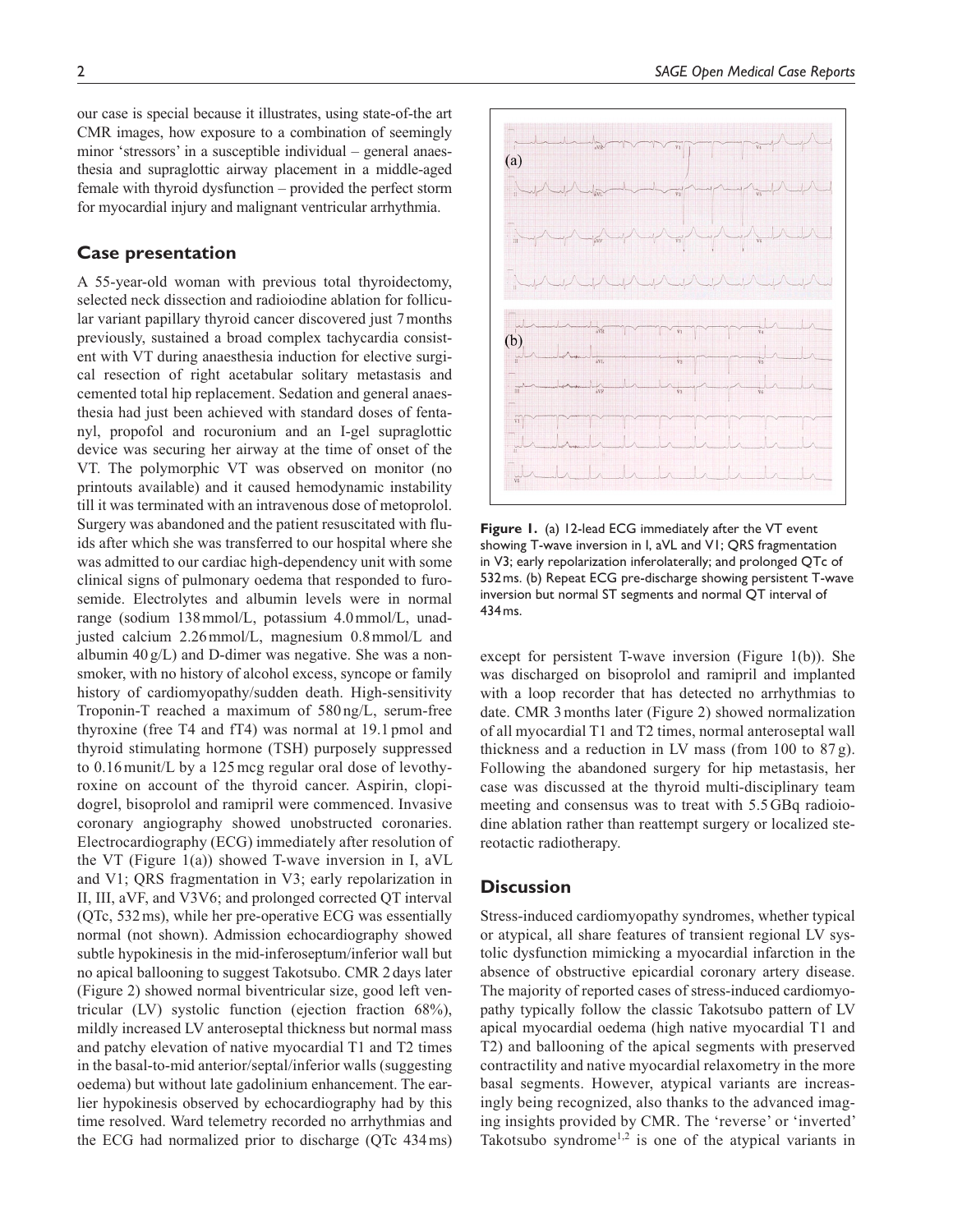

**Figure 2.** Comparing salient findings between the early CMR scan performed 2days after the VT event (early column) versus 3month follow-up scan (later column).

LGE: late gadolinium enhancement; MOCO: motion-corrected; MOLLI: modified look-locker inversion recovery; PSIR: phase-sensitive inversion recovery; SSFP: steady-state free precession; WT: wall thickness.

which the oedema and wall motion abnormality predominate in the basal segments with relative apical sparing or even compensatory apical hyperkinesis. The sudden release of catecholamines following a stressor is thought to be the main trigger for stress-induced cardiomyopathy, and the regional predilection potentially relates to patient-specific patterns of myocardial distribution of beta receptors. 'Reverse' Takotsubo has been observed more commonly in younger patients, since adrenoceptors in this age group predominate at the base compared to the apex.<sup>3</sup> However, our patient was postmenopausal so the concentration of adrenoceptors by this age is expected to be higher in the apex compared with the base; hence, one might have expected a more classical (apical) pattern of LV dysfunction.4

The observed regional wall motion abnormality consisting of mid-inferior/inferoseptal hypokinesis and matching

oedema fitted with an atypical stress-induced cardiomyopathy. Post-cardiac arrest myocardial stunning would have been expected to cause more global hypokinesis, while a microcirculatory flow impairment would have left some visible patch of myocardial fibrosis or signs of microvascular obstruction detectable by CMR, yet we observed none of these.

The opening presentation here was with life-threatening VT that is somewhat unusual for a stress-induced cardiomyopathy, where more commonly described presentations are those of chest pain mimicking myocardial infarction or new onset heart failure with or without cardiogenic shock.<sup>5</sup> The real prevalence of arrhythmias in stress-induced cardiomyopathy is, in fact, unknown. The reported rate of ventricular fibrillation reportedly ranges from  $1.5\%$  to  $15\%$ .<sup>6-8</sup> Sudden cardiac death has been reported as the first clinical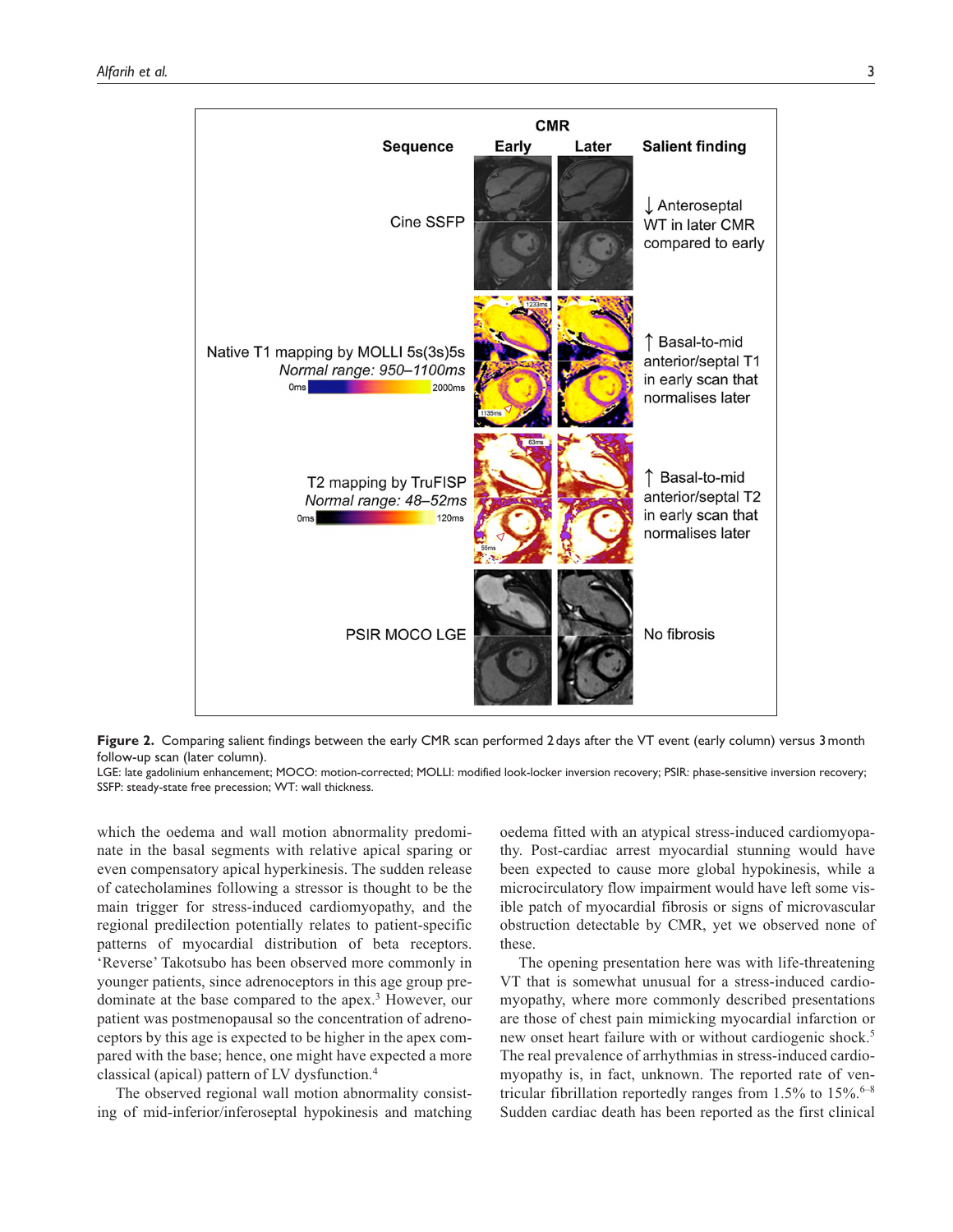presentation of Takotsubo cardiomyopathy, suggesting that the incidence of malignant ventricular arrhythmias is probably underestimated.

Stress-induced cardiomyopathy has been previously linked to the pre-operative period $9$  but the pathophysiological mechanisms are unclear and a wide range of anaesthetic agents have been implicated including methohexital, succinylcholine, sulfentanyl, propofol and atracurium.10–12 In our patient, surgery on the hip metastasis had not yet commenced so inadequate depth of anaesthesia could not have been the trigger. Similarly, she was fitted with a supraglottic airway not requiring tracheal manipulation so that was unlikely to have been the stimulus.

Her QT interval was normal pre-operatively and it normalized soon after the event indicating that the LQTS had been acquired. While it remains possible that the transient QT prolongation may have been drug-induced, this alone would not have explained the striking CMR findings of patchy myocardial oedema. The sedoanalgaesic fentanyl should have been protective as it reduces catecholamine release, but its impact on the QTc remains controversial.13 Data on the effect of propofol on the QTc are also conflicting<sup>14,15</sup> while rocuronium at conventional doses, like that used in our patient, is not known to cause QTc prolongation.<sup>16</sup> Though hyperthyroidism has been previously implicated in QTc prolongation, the association only held true for high fT4 (hers was normal) and not for suppressed levels of TSH.17 Overall, we think that here an atypical stress-induced cardiomyopathy was responsible for the multifactorial QT interval prolongation and that the heterogeneity in dispersion of repolarization may have led to phase 2 reentry and the polymorphic VT. This is in keeping with similar reports recognizing the role of classical Takotsubo as a cause of acquired and often transient LQTS in the setting of multiple risk factors.18

## **Conclusion**

Atypical variants of stress-induced cardiomyopathy may sometimes present catastrophically and although rare, it is an important differential to bear in mind in patients with acquired LQTS or those presenting with malignant ventricular arrhythmias. Deep phenotyping using CMR has the potential to uncover unusual patterns of myocardial oedema that can clinch the diagnosis if performed sufficiently early and offers the possibility of follow-up to confirm resolution of findings.

#### **Declaration of conflicting interests**

The author(s) declared no potential conflicts of interest with respect to the research, authorship and/or publication of this article.

## **Ethical approval**

Our institution does not require ethical approval for reporting individual cases or case series.

#### **Funding**

The author(s) disclosed receipt of the following financial support for the research, authorship and/or publication of this article: G.C. was supported by British Heart Foundation (MyoFit46 Special Programme, Grant No. SP/20/2/34841), the National Institute for Health Research Rare Diseases Translational Research Collaboration (NIHR RD-TRC) and by the NIHR UCL Hospitals Biomedical Research Centre. J.C.M. was directly and indirectly supported by the UCL Hospitals NIHR BRC and Biomedical Research Unit at Barts Hospital, respectively. G.C. and J.C.M were supported by the HeartOME1000 Barts Charity grant #1107/2356/MRC0140.

#### **Informed consent**

Written informed consent was obtained from the patient for her anonymized information to be published in this article. The signed written informed consent form is available for review if required.

## **ORCID iD**

Gabriella Captur **b** https://orcid.org/0000-0002-5662-0642

#### **References**

- 1. Spapen J, De Filette J, Lochy S, et al. Acute heart failure as a first presentation of pheochromocytoma complicated with 'inverted' Takotsubo syndrome. *Case Rep Endocrinol* 2020; 2020: 2521046.
- 2. Sala S, Peretto G, Gramegna M, et al. Acute myocarditis presenting as a reverse Tako-Tsubo syndrome in a patient with SARS-CoV-2 respiratory infection. *Eur Heart J* 2020; 41: 1861–1862.
- 3. Ramaraj R and Movahed MR. Reverse or inverted Takotsubo cardiomyopathy (reverse left ventricular apical ballooning syndrome) presents at a younger age compared with the mid or apical variant and is always associated with triggering stress. *Congest Heart Fail* 2010; 16(6): 284–286.
- 4. Prasad A, Lerman A and Rihal CS. Apical ballooning syndrome (Tako-Tsubo or stress cardiomyopathy): a mimic of acute myocardial infarction. *Am Heart J* 2008; 155(3): 408–417.
- 5. Pepe M, Zanna D, Quagliara D, et al. Sudden cardiac death secondary to demonstrated reperfusion ventricular fibrillation in a woman with Takotsubo cardiomyopathy. *Cardiovasc Pathol* 2011; 20(4): 254–257.
- 6. Donohue D and Movahed MR. Clinical characteristics, demographics and prognosis of transient left ventricular apical ballooning syndrome. *Heart Fail Rev* 2005; 10(4): 311–316.
- 7. Bonello L, Com O, Ait-Moktar O, et al. Ventricular arrhythmias during Tako-Tsubo syndrome. *Int J Cardiol* 2008; 128(2): e50–e53.
- 8. Bybee KA, Kara T, Prasad A, et al. Systematic review: transient left ventricular apical ballooning – a syndrome that mimics ST-segment elevation myocardial infarction. *Ann Intern Med* 2004; 141: 858–865.
- 9. Agarwal S, Sanghvi C, Odo N, et al. Perioperative Takotsubo cardiomyopathy: implications for anesthesiologist. *Ann Card Anaesth* 2019; 22(3): 309–315.
- 10. Preti A, Ceddaha M, Christias M, et al. Takotsubo cardiomyopathy and anaesthesia. *Br J Anaesth* 2010; 105: 236–237.
- 11. Péricard C, Baudry G, Devaux B, et al. Takotsubo syndrome: a young woman case. *Ann Fr Anesth Reanim* 2008; 27: 738–741.